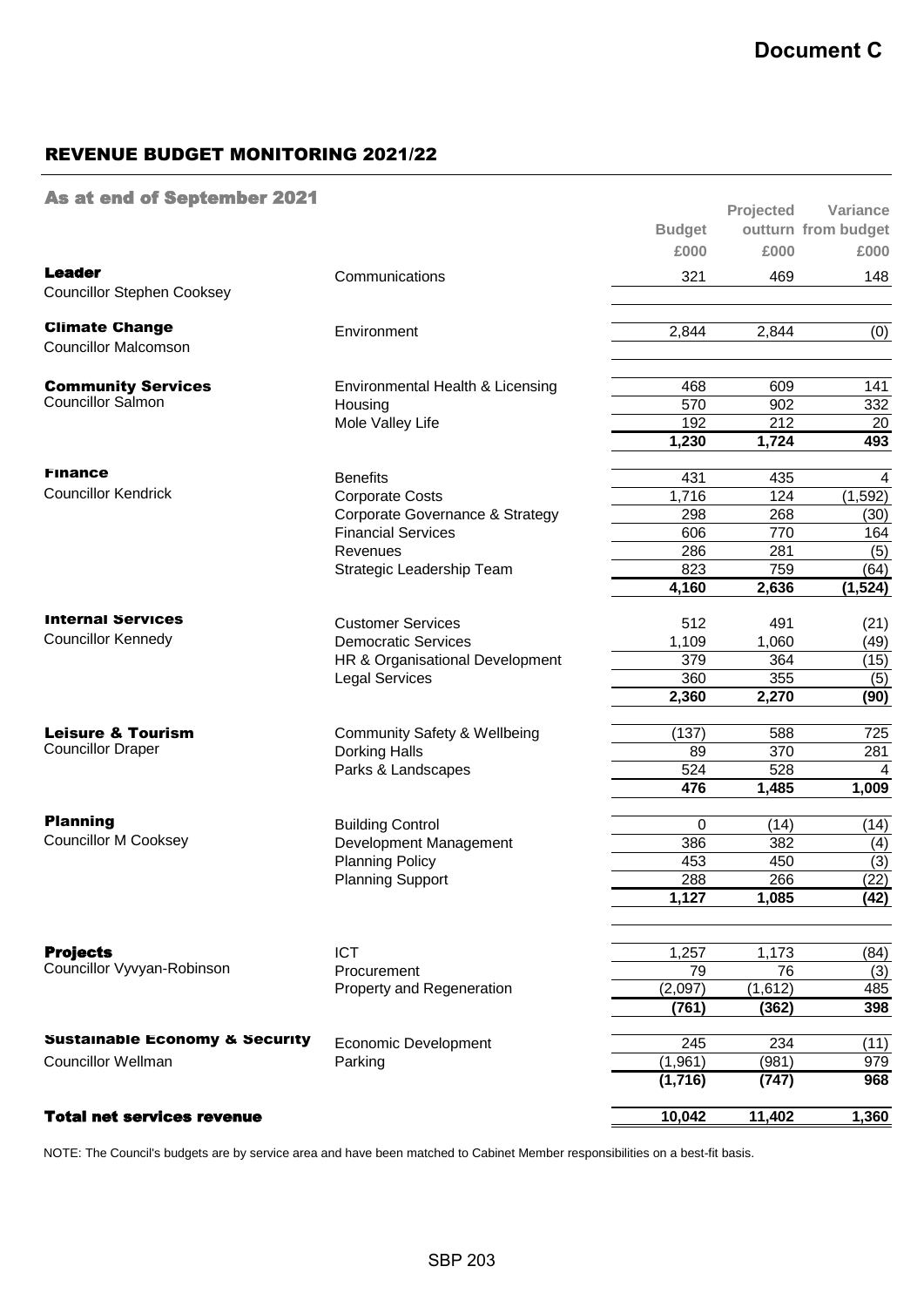## REVENUE BUDGET MONITORING 2020/21

| <b>MONTH 12, 2020/21</b>                          |                                         |               |          | Variance from |
|---------------------------------------------------|-----------------------------------------|---------------|----------|---------------|
|                                                   |                                         | <b>Budget</b> | Outturn  | budget        |
|                                                   |                                         | £000          | £000     | £000          |
| <b>Community</b>                                  | Communications                          | 312           | 303      | (9)           |
| <b>Councillor Watson</b>                          | <b>Customer Services</b>                | 512           | 425      | (87)          |
|                                                   | Mole Valley Life                        | 240           | 262      | 22            |
|                                                   |                                         | 1,064         | 990      | (74)          |
| <b>Environment</b><br><b>Councillor Malcomson</b> | Climate Change & Environment            | 2,880         | 3,064    | 184           |
| <b>Finance &amp; Organisation</b>                 | <b>Benefits</b>                         | 431           | 412      | (19)          |
| <b>Councillor Kendrick</b>                        | <b>Corporate Costs</b>                  | 1,358         | (2, 386) | (3,744)       |
|                                                   | <b>Democratic Services</b>              | 1,110         | 937      | (173)         |
|                                                   | <b>Financial Services</b>               | 426           | 490      | 64            |
|                                                   | HR & Organisational Development         | 379           | 379      | 0             |
|                                                   | <b>ICT</b>                              | 1,432         | 1,038    | (394)         |
|                                                   | <b>Legal Services</b>                   | 382           | 363      | (19)          |
|                                                   | Revenues & Exchequer                    | 466           | 706      | 240           |
|                                                   | Corp.Governance & Strategy              | 298           | 263      | (35)          |
|                                                   | Strategic Leadership Team               | 823           | 749      | (74)          |
|                                                   |                                         | 7,105         | 2,952    | (4, 153)      |
| <b>Leisure</b>                                    | <b>Community Safety &amp; Wellbeing</b> | (115)         | 1,133    | 1,248         |
| <b>Councillor Draper</b>                          | Dorking Halls                           | 194           | 775      | 581           |
|                                                   | Parks & Landscapes                      | 591           | 647      | 56            |
|                                                   |                                         | 670           | 2,556    | 1,886         |
| <b>Planning</b>                                   | <b>Building Control</b>                 | (79)          | 15       | 94            |
| <b>Councillor M Cooksey</b>                       | Development Management                  | 392           | 259      | (133)         |
|                                                   | <b>Planning Policy</b>                  | 606           | 418      | (188)         |
|                                                   | <b>Planning Support</b>                 | 290           | 187      | (103)         |
|                                                   |                                         | 1,209         | 878      | (331)         |
| <b>Projects</b><br>Councillor Vyvyan-Robinson     | Property and Regeneration               | (2, 150)      | (1,678)  | 472           |
| <b>Sustainable Economy</b>                        | Economic Development                    | 170           | 197      | 27            |
| Councillor Wellman                                | Parking                                 | (1,840)       | (15)     | 1,825         |
|                                                   |                                         | (1,670)       | 182      | 1,852         |
| Wellbeing<br>Councillor Daly                      | Environmental Health & Licensing        | 517           | 569      | 52            |
|                                                   | Housing                                 | 662           | 748      | 86            |
|                                                   |                                         | 1,179         | 1,317    | 138           |
| <b>Total net services revenue</b>                 |                                         | 10,287        | 10,263   | (24)          |